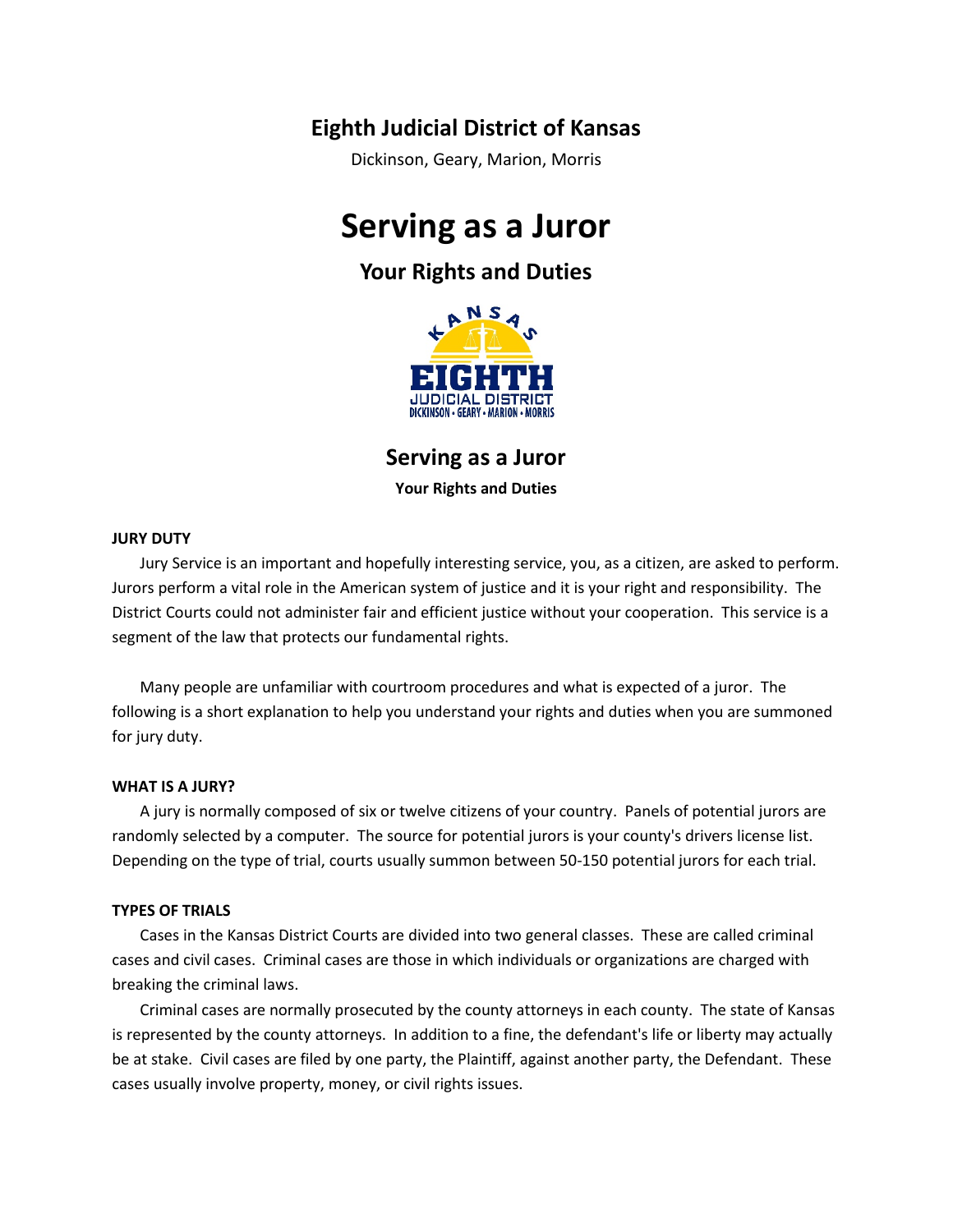#### **CONDUCT OF THE TRIAL**

#### **Selection of the Jury**

The entire group of people summoned for jury service is called a panel. The jury will be selected from this panel. A computer places the names of the jury panel in a random order. The court uses this list to call potential jurors to the jury box. The judge may ask the panel, or you personally, questions. The attorneys may also ask you questions. This questioning process is called voir dire. The questions asked are not meant to embarrass any juror in any way; they are asked only to check your ability to sit as a fair and impartial juror in this particular case and nothing more. If you feel, for any reason, you cannot serve as a fair and impartial juror, you should state that to the judge or attorney at the time of questioning.

After questioning is concluded, panel members may be excused without cause. These are called peremptory challenges. Being eliminated from the panel by a peremptory challenge is no reflection upon a person's ability or integrity.

#### **Opening Statements**

After the selection of the jury, attorneys for both sides explain the positions of their respective clients, and what they expect to prove. These statements are not evidence but explanations, and the claims must be proven by competent evidence.

#### **Examination of Witnesses**

Both parties usually attempt to prove their side of the case through the use of witnesses. The witnesses are first examined by the attorney who called them. This is called direct examination. Then the other attorney may question. This is called cross examination.

Objections made by the attorneys are sometimes technical, but they are made in an effort to limit testimony to what is relevant to the case. If the judge sustains the objection, the questioning is not proper. If the judge overrules the objection, the witness may answer the question asked. The law requires that the judge decide such questions. Whether the judge sustains or overrules the objection in favor of either side, you should maintain your objectivity and base your verdict strictly upon the testimony and exhibits received in evidence at trial.

Sometimes, during a trial, the jurors are excused so that the attorneys may present an argument to the court concerning a legal matter. This is done so that jurors will not be prejudiced by any statements made. Lawyers are within their rights and have a duty to object to evidence they believe is improper.

### **Final Arguments**

After Evidence is presented, the attorneys have an opportunity to discuss the evidence in their closing arguments. The purpose of the closing argument is to present the evidence in a logical and comprehensible order. It must be remembered that each attorney presents the view of the case he or she feels is right and most favorable to his or her client. Each attorney's statement should be balanced against the statement of the attorney on the other side.